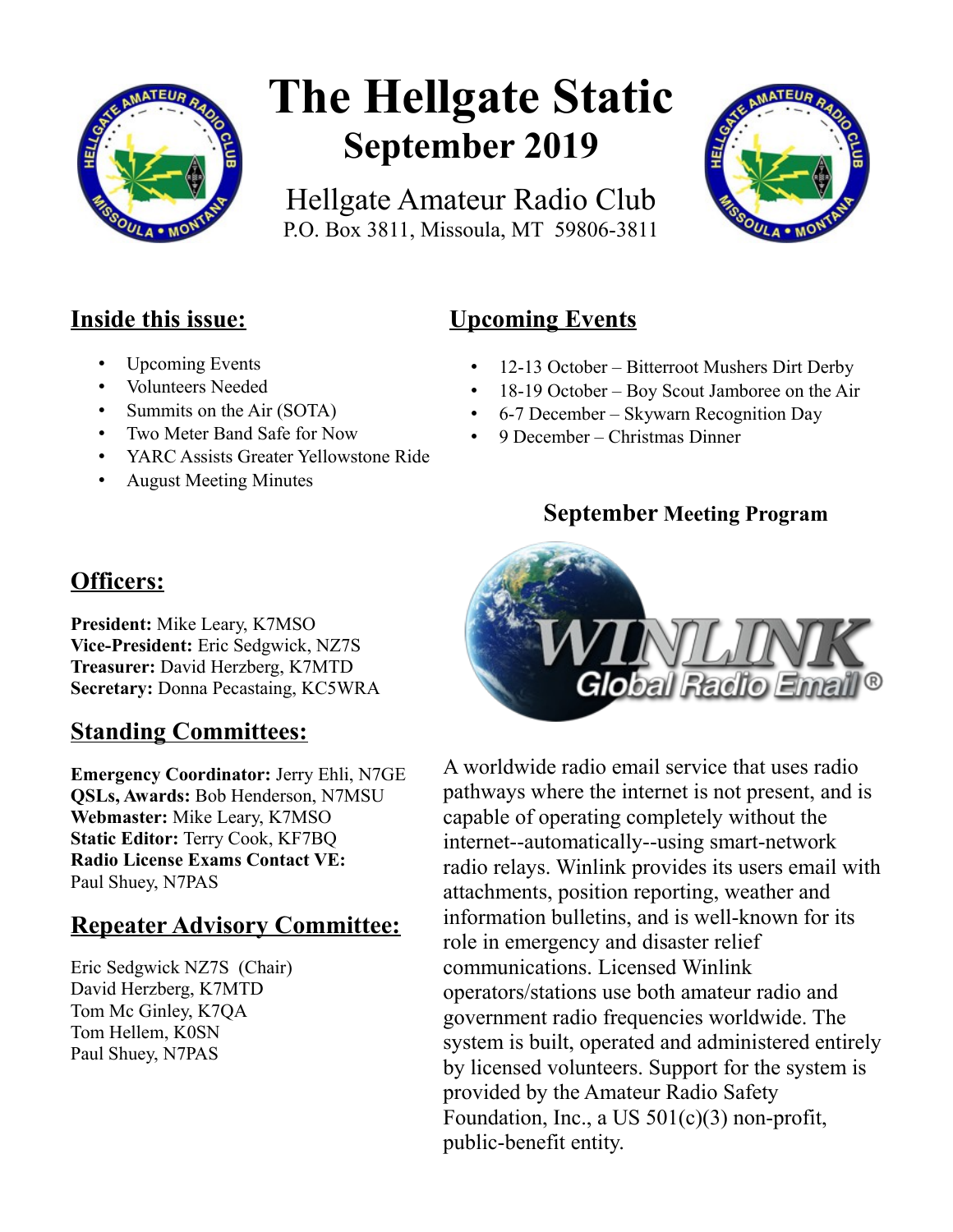#### **Volunteers Needed**

The HF committee is looking for volunteers to help prepare for the sale of remaining club surplus equipment. We will need to clean up equipment, take photos for advertisements, prepare the equipment for shipping etc. This is a club project and should not fall on just a few people who have already donated a great deal of time to getting this equipment to a safe storage space, inventorying and pricing it.

This may be the last chance for club members to get first chance to purchase items before it goes onto national websites were it will likely be sold quickly. Contact An HF Committee member to sign up, or to purchase items.

#### **Summits on the Air (SOTA)**

from K7VK Vick

SOTA is taking your HAM-RADIO portable to a summit and making contacts. That's what K7MTD Dave and K7VK Vick did at the end of August. The two activated Blue Mountain after a 2.5 mile hike to the summit. They set up an end feed single wire antenna and hooked up Elecraft's  $KX2 \& KX3$  transceivers. They made 24 contacts using the 40, 30 & 20 meter bands. Dave recorded two 'Summit to Summit' (S2S) contacts with Wishbone Mountain in Arizona and Torrey Mountain near Dillon Montana earning 24 S2S points. On Torrey was AE7AP Rob and AE7AQ Barb using 40 meters. Local two-meter contacts were with N7PAS Paul; K7PTL Mike and KR7Q Dennis.

A Montana SOTA milestone occurred on July 27 when AE7AP Rob reached 1,000 activation points receiving Montana's first "Mountain Goat" award. Rob reached that goal activating 212 summits. Congratulations!

Rob's SOTA story can be viewed at this long URL: http://www.pnwsota.org/sites/pnwsota.org/files/downloads/K7ATN/PNW%20SOTA%20Newsletter%20Sep-Oct%202019\_0.pdf

Montana Fall season is typical for crisp mornings and bright blue skies. It's a good time to get outdoors and go HAM-RADIO portable! For more SOTA information see: https://www.sota.org.uk/ or visit with K7MTD or K7VK.

#### **Two Meter Band Safe for Now**

The 144 – 146 MHz Amateur Radio segment has been removed from a French proposal to study spectrum additional for Aeronautical Mobile Service (AMS) applications. France had included the band, which comprises the entire 2 meter band in ITU Region 1, for consideration as a European Conference of Telecommunications and Postal Administrations (CEPT) position for World Radiocommunication Conference 2019 (WRC-19). Heading into a just-ended CEPT Conference Preparatory Group (CPG) meeting in Turkey this past week, France was holding firm on the proposal to have AMS share 144 – 146 MHz with Amateur Radio. The CPG meeting considered CEPT ECC positions on this and other issues for WRC-19.

The International Amateur Radio Union (IARU) had called the French proposal for 144 – 146 MHz "unsound" and contended that sharing of the current amateur allocation with AMS radio systems would not be possible "without a significant likelihood of mutual interference."